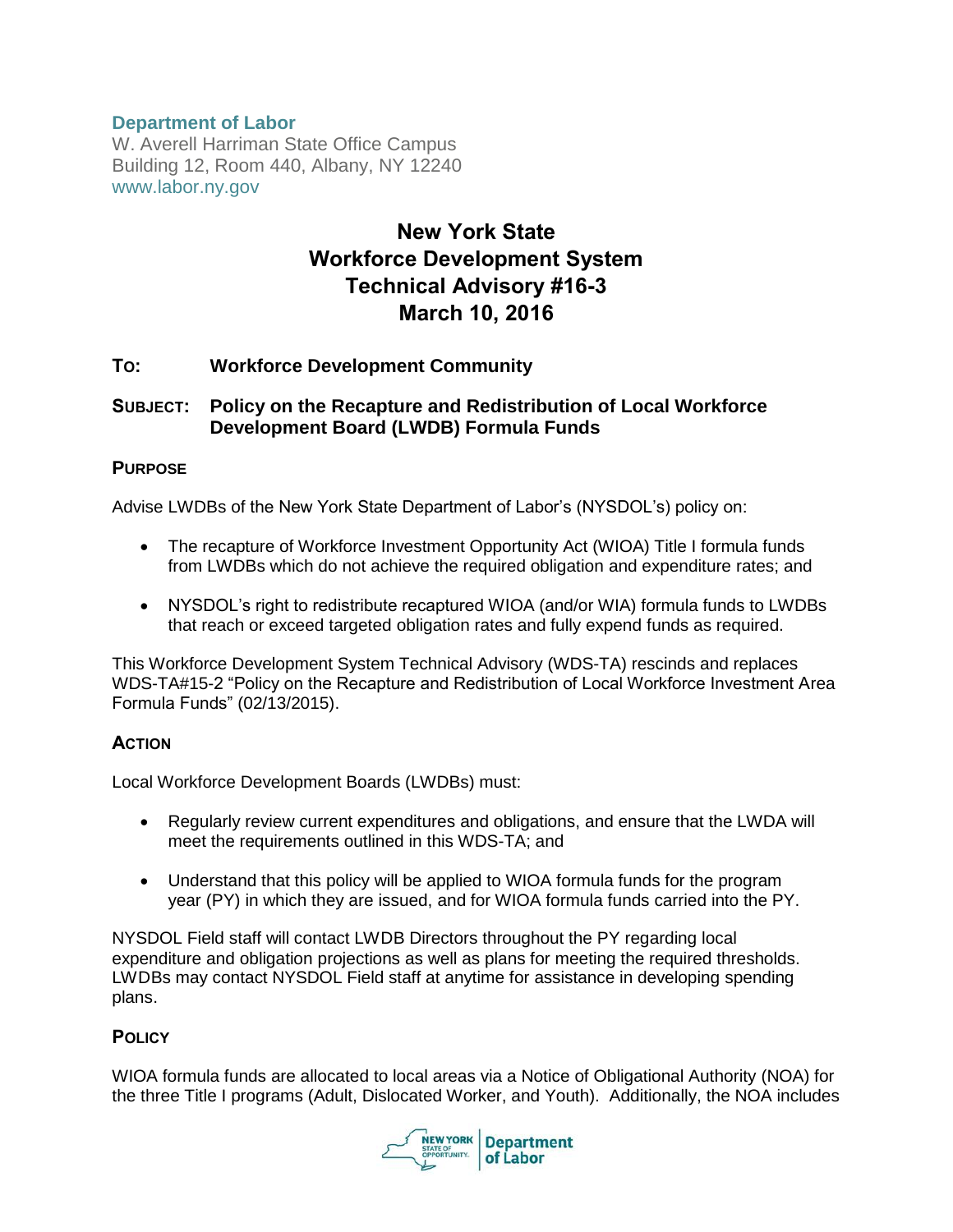a fourth line for local administration (admin) costs at 10% of total formula funding. These admin funds are for administrative activities that benefit all three programs and are generally referred to as the 10% Local Admin pool.

Funds issued in a certain PY cover a two PY Period: the PY in which they are issued, and the subsequent PY. For Adult, Dislocated Worker and Youth formula funds, funding must be obligated/spent as follows:

- LWDBs must obligate at least 80% of the formula funds by the end of the PY in which they were issued.
- LWDBs must spend 100% of the carry in formula funds by the end of the subsequent PY in which they were issued.

LWDBs that fail to meet these criteria will have appropriate funds recaptured. Note that:

- The obligation compliance requirement will be calculated by individual funding stream.
- All transferred funds between Adult and Dislocated Worker will be treated as remaining in their original funding stream until obligated. Once obligated, the obligations of transferred funds will be treated as the obligations of the funding stream the funds have been transferred to.
- Recaptured amounts will be taken out of the following program year's Adult, Dislocated Worker and Youth local allocations.

Also note that admin funds play an important role in the calculation. The admin funding pool is pro-rated back to each of the three programs, and admin obligations are also pro-rated to the three programs. These actions equitably distribute the benefit of local admin obligations to the three program funding streams.

There are two additional situations that affect the recapture calculation, as follows:

- 1. Unobligated funding reserved for local admin will not be included in the calculation of the 80% obligation requirement. This action maximizes the amount of unobligated local admin funds that can be carried into the subsequent PY.
- 2. Funds allocated to LWDBs in the form of a supplemental distribution will not be included in the 80% obligation requirement.

## **ADDITIONAL INFORMATION**

**Attachment A** provides two examples of 80% obligation rate calculations. Examples are based on current program year's available WIOA formula funds including obligated admin funds prorated back to program.

Scenario A reflects the calculation when no transfers between Adult and Dislocated Worker have occurred. Scenario B reflects the impact of transferred funds on the calculation.

## **BACKGROUND**

Concerning the 80% obligation requirement and recapture, the WIOA proposed regulation in § 683.140 describes the procedures for reallocating Youth, Adult, and Dislocated Worker funds among local areas in the State, in accordance with § 128(c) and 133(c) of WIOA, and